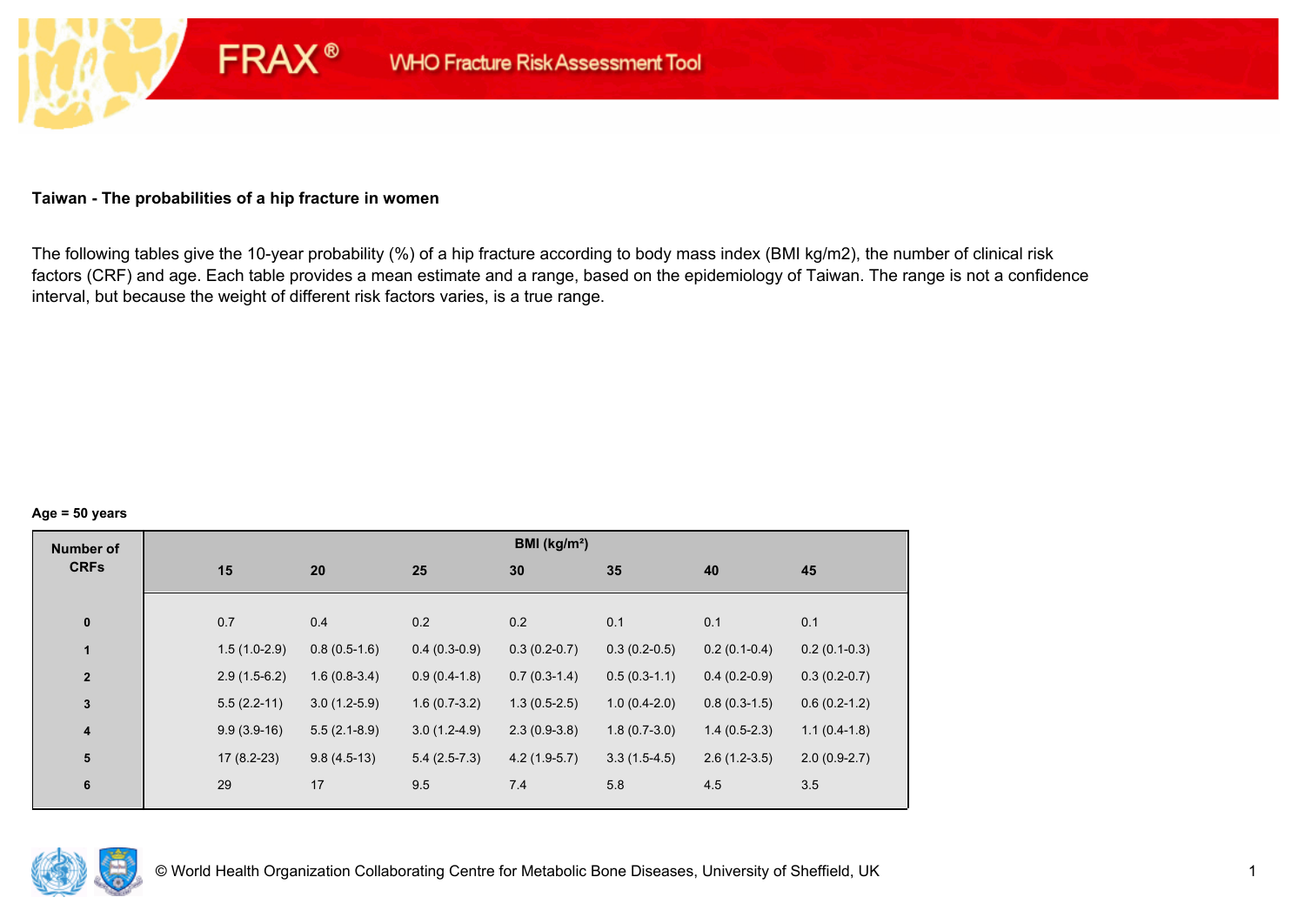**FRAX®** 

# **Age = 55 years**

| <b>Number of</b> |                |                |                | BMI ( $kg/m2$ ) |                |                |                |
|------------------|----------------|----------------|----------------|-----------------|----------------|----------------|----------------|
| <b>CRFs</b>      | 15             | 20             | 25             | 30              | 35             | 40             | 45             |
|                  |                |                |                |                 |                |                |                |
| $\pmb{0}$        | 1.5            | 0.8            | 0.4            | 0.3             | 0.3            | 0.2            | 0.2            |
| $\mathbf{1}$     | $2.9(2.0-5.0)$ | $1.6(1.1-2.8)$ | $0.9(0.6-1.5)$ | $0.7(0.5-1.2)$  | $0.5(0.4-0.9)$ | $0.4(0.3-0.7)$ | $0.3(0.2-0.5)$ |
| $\overline{2}$   | $5.3(2.9-10)$  | $2.9(1.6-5.8)$ | $1.6(0.9-3.2)$ | $1.2(0.7-2.5)$  | $1.0(0.5-1.9)$ | $0.8(0.4-1.5)$ | $0.6(0.3-1.2)$ |
| $\mathbf 3$      | $9.6(4.4-17)$  | $5.4(2.4-10)$  | $3.0(1.3-5.6)$ | $2.3(1.0-4.3)$  | $1.8(0.8-3.4)$ | $1.4(0.6-2.6)$ | $1.1(0.5-2.0)$ |
| $\boldsymbol{4}$ | $17(7.7-25)$   | $9.5(4.3-15)$  | $5.3(2.3-8.4)$ | $4.1(1.8-6.6)$  | $3.2(1.4-5.1)$ | $2.5(1.1-4.0)$ | $2.0(0.9-3.1)$ |
| 5                | $27(15-35)$    | $16(8.9-21)$   | $9.3(4.9-12)$  | $7.3(3.8-9.7)$  | $5.7(3.0-7.6)$ | $4.4(2.3-5.9)$ | $3.5(1.8-4.6)$ |
| 6                | 43             | 27             | 16             | 13              | 9.8            | 7.7            | 6.0            |
|                  |                |                |                |                 |                |                |                |

## **Age = 60 years**

| <b>Number of</b>        |                |                |                | BMI (kg/m <sup>2</sup> ) |                |                |                |
|-------------------------|----------------|----------------|----------------|--------------------------|----------------|----------------|----------------|
| <b>CRFs</b>             | 15             | 20             | 25             | 30                       | 35             | 40             | 45             |
|                         |                |                |                |                          |                |                |                |
| $\pmb{0}$               | 3.0            | 1.6            | 0.9            | 0.7                      | 0.5            | 0.4            | 0.3            |
| $\mathbf{1}$            | $5.4(3.9-8.4)$ | $3.0(2.2-4.7)$ | $1.7(1.2-2.6)$ | $1.3(0.9-2.0)$           | $1.0(0.7-1.6)$ | $0.8(0.6-1.2)$ | $0.6(0.4-0.9)$ |
| $\overline{2}$          | $9.6(5.7-17)$  | $5.4(3.2-9.7)$ | $3.0(1.8-5.5)$ | $2.3(1.4-4.3)$           | $1.8(1.1-3.3)$ | $1.4(0.8-2.6)$ | $1.1(0.6-2.0)$ |
| $\mathbf{3}$            | $16(8.5-27)$   | $9.5(4.8-16)$  | $5.3(2.7-9.4)$ | $4.2(2.1 - 7.4)$         | $3.3(1.6-5.8)$ | $2.5(1.3-4.5)$ | $2.0(1.0-3.5)$ |
| $\overline{\mathbf{4}}$ | 27 (15-38)     | 16 (8.4-24)    | $9.3(4.7-14)$  | $7.3(3.7-11)$            | $5.7(2.8-8.7)$ | $4.4(2.2-6.8)$ | $3.5(1.7-5.3)$ |
| ${\bf 5}$               | 41 (27-50)     | 26 (17-33)     | 16 (9.7-20)    | $12(7.6-16)$             | $9.7(5.9-13)$  | $7.6(4.6-9.9)$ | $6.0(3.6-7.8)$ |
| 6                       | 59             | 41             | 26             | 20                       | 16             | 13             | 10             |
|                         |                |                |                |                          |                |                |                |

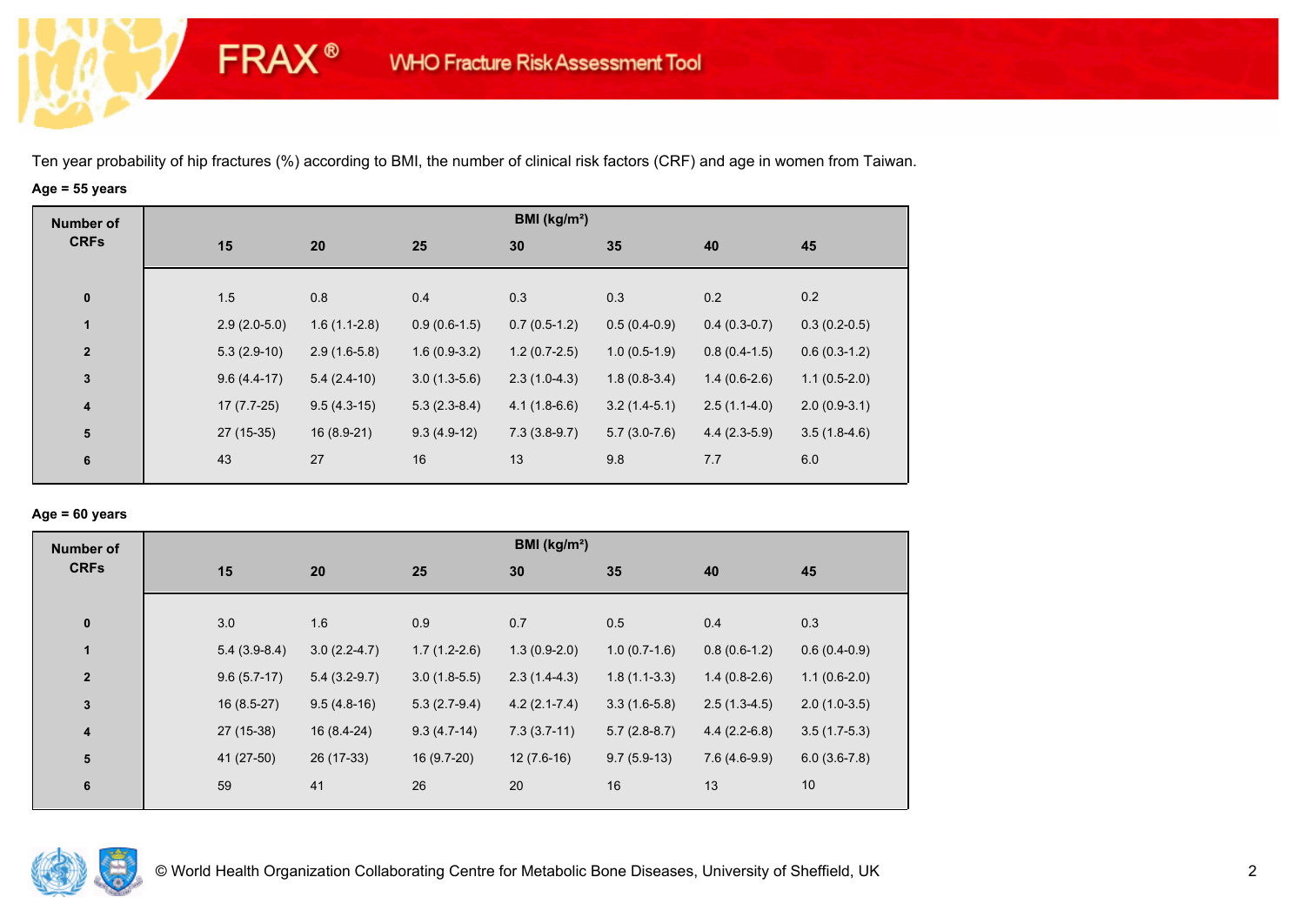**FRAX®** 

# **Age = 65 years**

| <b>Number of</b> |               |                |                | BMI ( $kg/m2$ ) |                |                |                |
|------------------|---------------|----------------|----------------|-----------------|----------------|----------------|----------------|
| <b>CRFs</b>      | 15            | 20             | 25             | 30              | 35             | 40             | 45             |
|                  |               |                |                |                 |                |                |                |
| $\pmb{0}$        | 5.6           | 3.2            | 1.8            | 1.4             | 1.1            | 0.8            | 0.6            |
| $\mathbf{1}$     | $9.6(7.3-13)$ | $5.6(4.2-7.8)$ | $3.1(2.3-4.4)$ | $2.4(1.8-3.4)$  | $1.9(1.4-2.6)$ | $1.5(1.1-2.1)$ | $1.1(0.8-1.6)$ |
| $\overline{2}$   | 16 (10-25)    | $9.5(6.1-15)$  | $5.4(3.4-8.9)$ | $4.2(2.7-7.0)$  | $3.3(2.1-5.5)$ | $2.6(1.6-4.2)$ | $2.0(1.2-3.3)$ |
| $\mathbf 3$      | 26 (15-39)    | $16(9.1-25)$   | $9.3(5.2-15)$  | $7.3(4.0-12)$   | $5.7(3.1-9.4)$ | $4.4(2.4-7.4)$ | $3.4(1.9-5.8)$ |
| $\boldsymbol{4}$ | $39(25-52)$   | $25(16-36)$    | $15(9.0-22)$   | $12(7.0-18)$    | $9.6(5.5-14)$  | $7.5(4.3-11)$  | $5.9(3.3-8.7)$ |
| 5                | 55 (43-62)    | 39 (29-47)     | 25 (18-31)     | 20 (14-25)      | 16 (11-20)     | $12(8.7-16)$   | $9.8(6.8-12)$  |
| 6                | 70            | 55             | 38             | 31              | 25             | 20             | 16             |
|                  |               |                |                |                 |                |                |                |

## **Age = 70 years**

| <b>Number of</b>        |            |              |                | BMI (kg/m <sup>2</sup> ) |                |                |                |
|-------------------------|------------|--------------|----------------|--------------------------|----------------|----------------|----------------|
| <b>CRFs</b>             | 15         | 20           | 25             | 30                       | 35             | 40             | 45             |
| $\pmb{0}$               | 9.7        | 5.8          | 3.3            | 2.6                      | 2.0            | 1.6            | 1.2            |
| 1                       | 17 (13-20) | $10(8.3-12)$ | $6.1(4.8-7.0)$ | $4.7(3.8-5.5)$           | $3.7(2.9-4.3)$ | $2.8(2.3-3.3)$ | $2.2(1.7-2.6)$ |
| $\overline{2}$          | 28 (20-36) | 18 (12-24)   | $11(7.3-14)$   | $8.5(5.7-11)$            | $6.6(4.4-8.8)$ | $5.2(3.4-6.9)$ | $4.0(2.7-5.4)$ |
| $\mathbf 3$             | 43 (31-55) | $30(21-41)$  | 19 (13-27)     | $15(9.8-22)$             | $12(7.7-17)$   | $9.2(6.0-14)$  | $7.2(4.6-11)$  |
| $\overline{\mathbf{4}}$ | 59 (48-71) | 46 (35-59)   | $31(24-42)$    | $25(19-35)$              | $20(15-28)$    | 16 (12-23)     | $13(9.1-18)$   |
| ${\bf 5}$               | 73 (68-80) | 63 (58-71)   | 48 (43-56)     | 40 (35-47)               | $33(29-39)$    | 27 (23-32)     | $21(18-26)$    |
| 6                       | 82         | 78           | 67             | 58                       | 50             | 42             | 34             |

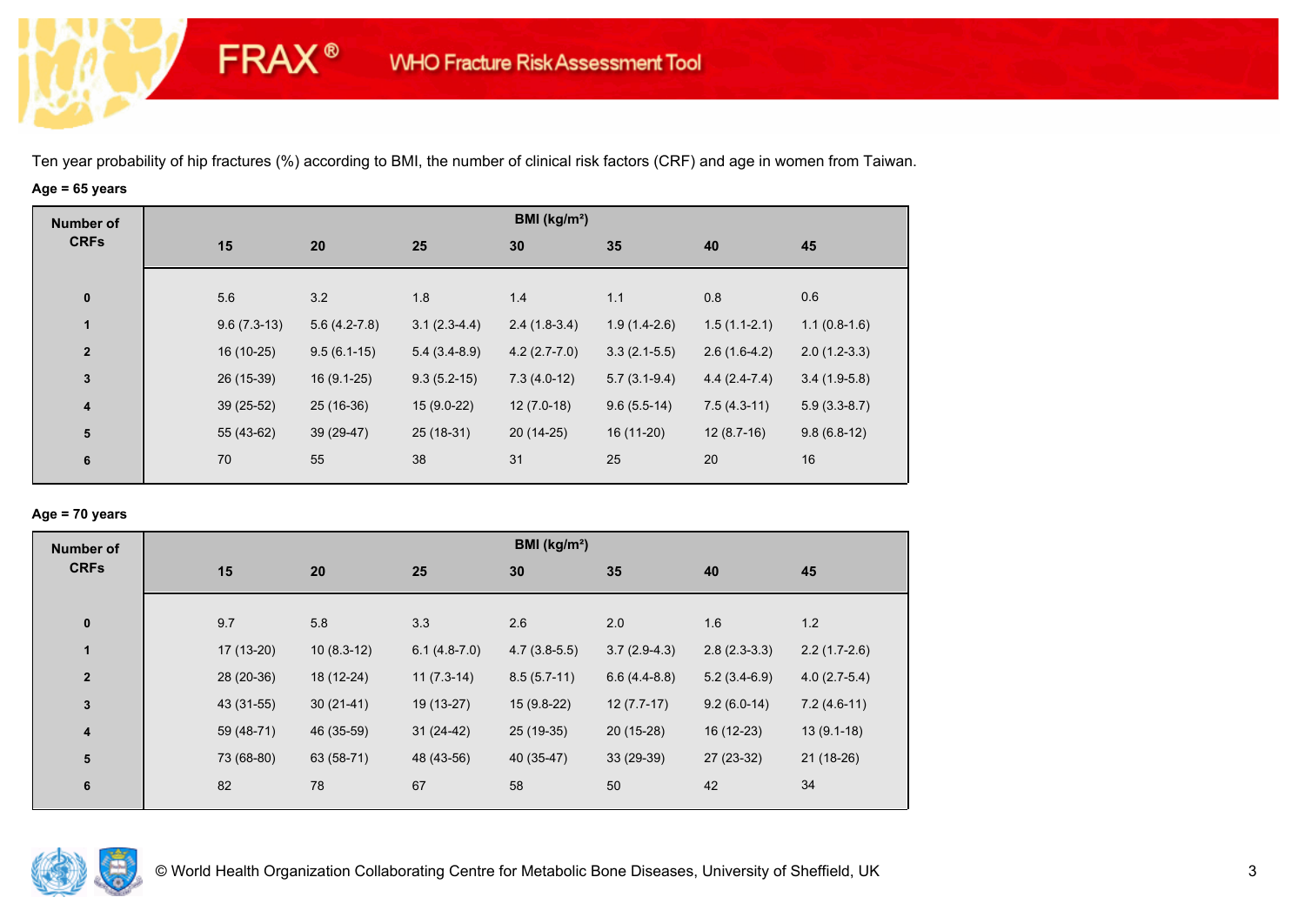**FRAX®** 

# **Age = 75 years**

| <b>Number of</b>        |             |             |              | BMI (kg/m <sup>2</sup> ) |               |                |                |
|-------------------------|-------------|-------------|--------------|--------------------------|---------------|----------------|----------------|
| <b>CRFs</b>             | 15          | 20          | 25           | 30                       | 35            | 40             | 45             |
|                         |             |             |              |                          |               |                |                |
| $\bf{0}$                | 14          | 9.3         | 5.6          | 4.3                      | 3.4           | 2.6            | 2.0            |
| 1                       | $25(19-40)$ | 17 (13-28)  | $11(7.9-18)$ | $8.5(6.1-14)$            | $6.6(4.8-11)$ | $5.1(3.7-8.8)$ | $4.0(2.8-6.8)$ |
| $\overline{\mathbf{2}}$ | 40 (27-57)  | $30(18-45)$ | $20(12-32)$  | 16 (9.2-26)              | $12(7.2-21)$  | $9.7(5.6-16)$  | $7.5(4.3-13)$  |
| $\mathbf{3}$            | 56 (39-72)  | 46 (30-62)  | $33(20-49)$  | $27(16-41)$              | 22 (12-34)    | $17(9.6-27)$   | $14(7.5-22)$   |
| $\overline{\mathbf{4}}$ | 70 (54-80)  | 63 (45-76)  | $51(33-67)$  | 43 (26-59)               | $36(21-50)$   | 29 (17-42)     | 24 (13-35)     |
| 5                       | 79 (68-85)  | 76 (62-83)  | 69 (51-78)   | 61 (43-71)               | 54 (35-63)    | 46 (29-55)     | 38 (23-47)     |
| 6                       | 85          | 84          | 82           | 77                       | 71            | 64             | 56             |
|                         |             |             |              |                          |               |                |                |

## **Age = 80 years**

| <b>Number of</b>        |            |             |             | BMI (kg/m <sup>2</sup> ) |               |               |                |
|-------------------------|------------|-------------|-------------|--------------------------|---------------|---------------|----------------|
| <b>CRFs</b>             | 15         | 20          | 25          | 30                       | 35            | 40            | 45             |
| $\pmb{0}$               | 17         | 12          | 7.8         | 6.1                      | 4.7           | 3.6           | 2.8            |
| 1                       | 28 (21-44) | $21(16-35)$ | 14 (11-24)  | $11(8.2-19)$             | $8.7(6.4-15)$ | $6.8(4.9-12)$ | $5.2(3.8-9.3)$ |
| $\overline{2}$          | 41 (29-59) | $33(22-50)$ | 24 (16-39)  | $20(12-32)$              | $15(9.5-26)$  | $12(7.3-21)$  | $9.5(5.7-16)$  |
| $\mathbf{3}$            | 55 (40-70) | 48 (32-64)  | $38(23-55)$ | $31(18-47)$              | 26 (14-40)    | $21(11-33)$   | $16(8.6-26)$   |
| $\overline{\mathbf{4}}$ | 67 (51-77) | 62 (45-73)  | 54 (36-68)  | 47 (29-60)               | $39(23-52)$   | $32(19-44)$   | 26 (15-37)     |
| ${\bf 5}$               | 76 (64-81) | 73 (59-80)  | 69 (52-77)  | 62 (44-71)               | 55 (36-64)    | 47 (30-56)    | 40 (24-48)     |
| 6                       | 81         | 81          | 79          | 75                       | 69            | 62            | 55             |